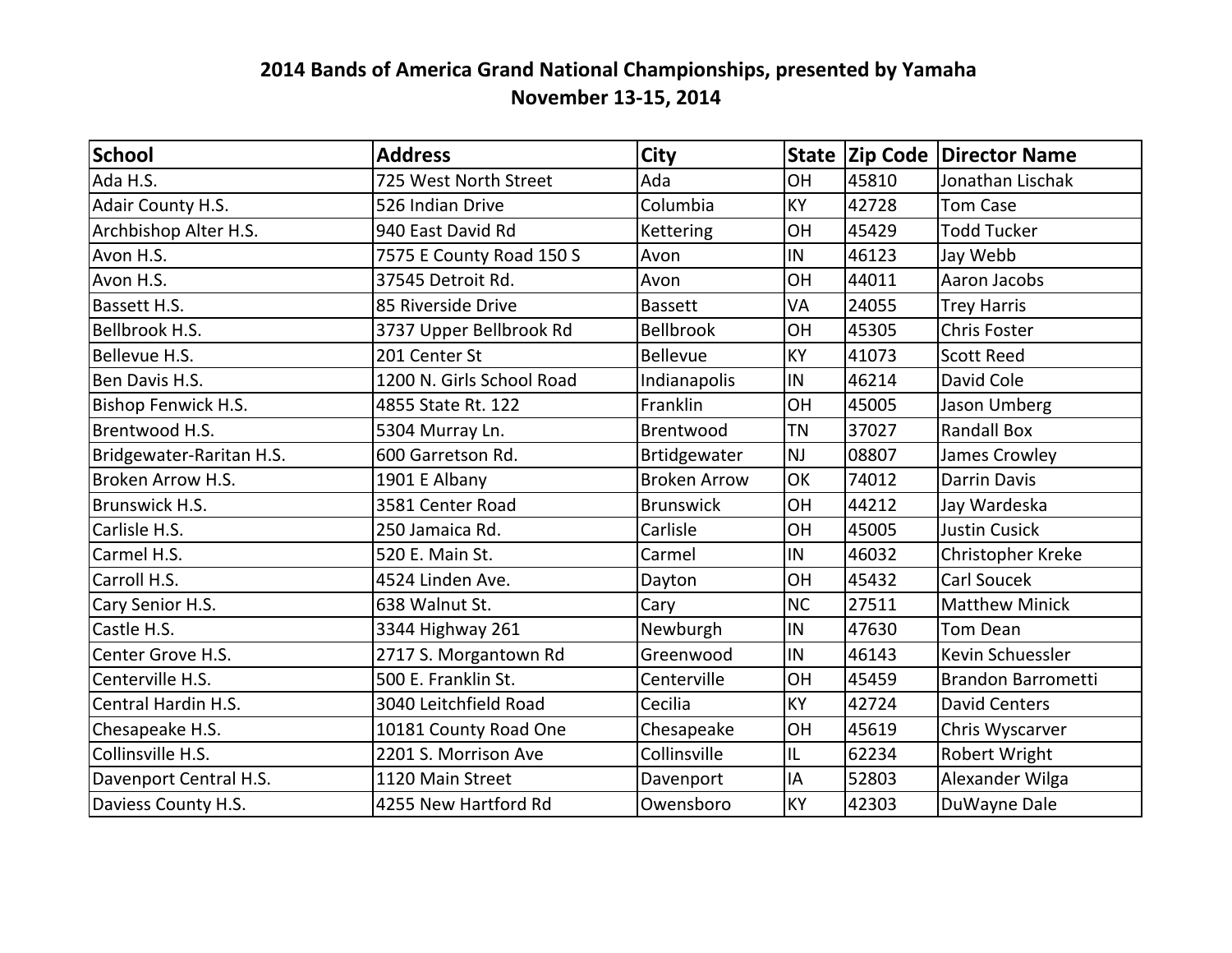| DeSoto Central H.S.         | 2911 Central Pkwy           | Southaven           | <b>MS</b> | 38672 | Dennis Cox             |
|-----------------------------|-----------------------------|---------------------|-----------|-------|------------------------|
| Dobyns Bennett H.S.         | 1800 Legion Drive.          | Kingsport           | <b>TN</b> | 37664 | Lafe Cook              |
| East Clinton H.S.           | 174 Larrick Rd              | Sabina              | OH        | 45169 | <b>Samuel Minge</b>    |
| <b>Edmond Memorial H.S.</b> | 1000 E. 15th Street         | Edmond              | OK        | 73013 | Cameron Kedy           |
| Father Ryan H.S.            | 700 Norwood Dr.             | Nashville           | <b>TN</b> | 37204 | Jereme Frey            |
| Flower Mound H.S.           | 3411 Peters Colony          | <b>Flower Mound</b> | <b>TX</b> | 75022 | <b>Brent Biskup</b>    |
| Franklin H.S.               | 810 Hillsboro Road          | Franklin            | <b>TN</b> | 37064 | David Aydelott         |
| Fred J. Page H.S.           | 6281 Arno Rd                | Franklin            | <b>TN</b> | 37064 | Matt Emerson           |
| Grant H.S.                  | 331 E State St              | Grant               | MI        | 49327 | Andrew Buikema         |
| Greendale H.S.              | 6801 Southway               | Greendale           | WI        | 53129 | Tom Reifenberg         |
| Greenwood Community H.S.    | 615 West Smith Valley Road  | Greenwood           | IN        | 46142 | John Morse             |
| Hamilton H.S.               | 1165 Eaton Avenue           | Hamilton            | OH        | 45013 | Paul Dixon             |
| Henry Clay H.S.             | 2100 Fontaine Road          | Lexington           | KY        | 40502 | <b>William Kite</b>    |
| Herscher H.S.               | 501 N. Main                 | Herscher            | IL        | 60941 | Will Brocker           |
| Homestead H.S.              | 4310 Homestead Road         | Fort Wayne          | IN        | 46814 | <b>Steve Barber</b>    |
| Indian Hill H.S.            | 6865 Drake Road             | Cincinnati          | OH        | 45243 | Donald Barker          |
| James Madison H.S.          | 2500 James Madison Dr       | Vienna              | VA        | 22181 | Michael Hackbarth      |
| Jenison H.S.                | 2140 Bauer Rd.              | Jenison             | MI        | 49428 | Dave Zamborsky         |
| Kennesaw Mountain H.S.      | 1898 Kennesaw Due West Road | Kennesaw            | GA        | 30152 | David McGrath          |
| Lafayette H.S.              | 3000 West Congress          | Lafayette           | LA        | 70506 | <b>Scotty Walker</b>   |
| Lake Central H.S.           | 8400 Wicker Ave.            | St. John            | IN        | 46373 | Chris Harmon           |
| Lake Hamilton H.S.          | 280 Wolf Street             | Pearcy              | <b>AR</b> | 71964 | Jon Shultz             |
| Lake Orion H.S.             | 495 E. Scripps Rd           | Lake Orion          | MI        | 48360 | <b>Michael Steele</b>  |
| Lake Park H.S.              | 500 W. Bryn Mawr Avenue     | Roselle             | IL        | 60172 | Steven Pyter           |
| Lakeland H.S.               | 1630 Bogie Lake Road        | White Lake          | MI        | 48383 | <b>Robert Green</b>    |
| Lawrence Township H.S.      | 7300 E. 56th St.            | Indianapolis        | IN        | 46226 | <b>Randy Greenwell</b> |
| Lebanon H.S.                | 1916 Drake Road             | Lebanon             | OH        | 45036 | David J. Iannelli      |
| Lockport Township H.S.      | 1333 East Seventh Street    | Lockport            | IL        | 60441 | <b>Brian Covey</b>     |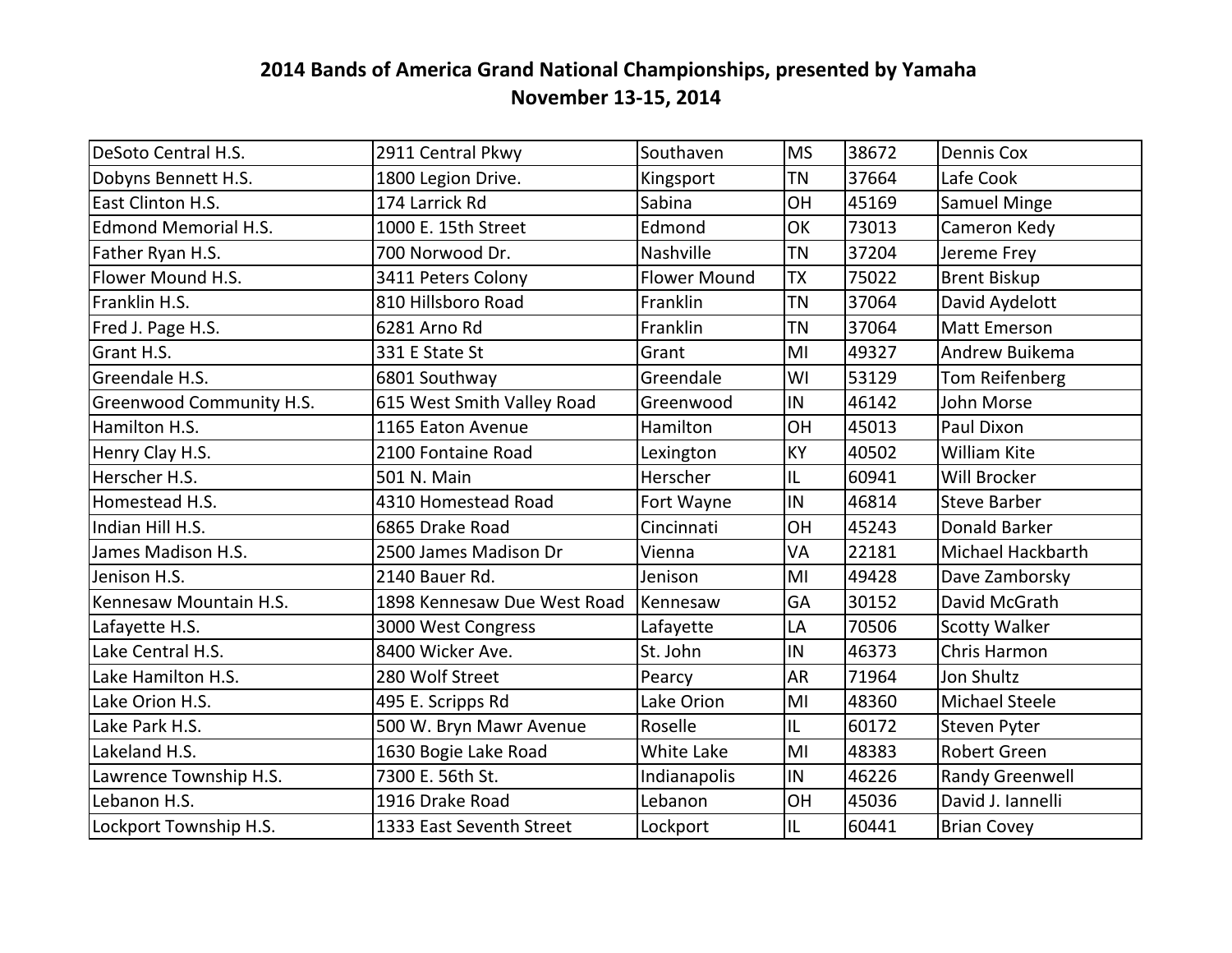| Logan Elm H.S.                                    | 9575 Tarlton Rd             | Circleville           | OH        | 43113 | James Chickrell                |
|---------------------------------------------------|-----------------------------|-----------------------|-----------|-------|--------------------------------|
| Marian Catholic H.S.                              | 700 Ashland Ave             | Chicago Heights       | IL        | 60411 | <b>Greg Bimm</b>               |
| Meade County H.S.                                 | 938 Old State Road          | <b>Brandenburg</b>    | KY        | 40108 | <b>Chris McGee</b>             |
| Miamisburg H.S.                                   | 1860 Belvo Rd.              | Miamisburg            | OH        | 45342 | Steve Aylward                  |
| Milford H.S.                                      | 1 Eagles Way                | Milford               | OH        | 45150 | <b>Brian Brown</b>             |
| Milton-Union H.S.                                 | 7640 Milton-Potsdam Rd      | <b>West Milton</b>    | <b>OH</b> | 45383 | Zachary Roberts                |
| Monrovia H.S.                                     | 205 S. Chestnut Street      | Monrovia              | IN        | 46157 | <b>Brian Willett</b>           |
| Mt. Pleasant H.S.                                 | 1155 S. Elizabeth St.       | <b>Mount Pleasant</b> | MI        | 48858 | <b>Matthew Taton</b>           |
| Nation Ford H.S.                                  | 1400 A. O. Jones Blvd.      | Fort Mill             | <b>SC</b> | 29715 | <b>Martin Dickey</b>           |
| New Palestine H.S.                                | 4485 Victory Lane           | <b>New Palestine</b>  | IN        | 46163 | <b>Shawn Humphries</b>         |
| New Philadelphia H.S.                             | 343 Ray Ave NW              | New Philadelphia      | OH        | 44663 | Jeff Furbay                    |
| Nordonia H.S.                                     | 8006 S. Bedford Rd.         | Macedonia             | <b>OH</b> | 44056 | Tom Weaver                     |
| North East H.S.                                   | 1901 Freeport Road          | North East            | PA        | 16428 | Stephan DeGrosky               |
| North Hardin H.S.                                 | 801 South Logsdon Parkway   | Radcliff              | KY        | 40160 | <b>Brian Froedge</b>           |
| Northmont H.S.                                    | 4916 National Road          | Clayton               | OH        | 45315 | Andrew Brough                  |
| Norton H.S.                                       | 4128 Cleveland Massillon Rd | Norton                | OH        | 44203 | <b>Thomas Chiera</b>           |
| O'Fallon Township H.S.                            | 600 S. Smiley St.           | O'Fallon              | IL.       | 62269 | <b>Melissa Gustafson-Hinds</b> |
| Ohio County H.S.                                  | 1400 South Main Street      | Hartford              | KY        | 42347 | Lincoln Rowe                   |
| Owasso H.S.                                       | 12901 E. 86th St. N         | Owasso                | OK        | 74055 | <b>Chris Harris</b>            |
| Panther Creek H.S.                                | 6770 McCrimmon Parkway      | Cary                  | <b>NC</b> | 27519 | David Robinson                 |
| Plymouth-Canton Educational Park   8400 Beck Road |                             | Canton                | MI        | 48187 | David Armbruster               |
| Pulaski County H.S.                               | 511 E University Drive      | Somerset, KY          | KY        | 42503 | <b>Scott Sexton</b>            |
| Reeths-Puffer H.S.                                | 1545 North Roberts Rd       | Muskegon              | MI        | 49445 | Chuck Hodson                   |
| Rock Hill H.S.                                    | 320 West Springdale Road    | <b>Rock HIII</b>      | <b>SC</b> | 29730 | Joe Gulledge                   |
| Rockwood Summit H.S.                              | 1780 Hawkins Road           | Fenton                | <b>MO</b> | 63026 | Joseph Padawan                 |
| South Point H.S.                                  | 983 Co Rd 60                | South Point           | OH        | 45680 | David Edwards                  |
| Stebbins H.S.                                     | 1900 Harshman Rd            | Riverside             | OH        | 45404 | Kenny Carpenter                |
| Tarpon Springs H.S.                               | 1411 Gulf Road              | <b>Tarpon Springs</b> | <b>FL</b> | 34689 | Kevin Ford                     |